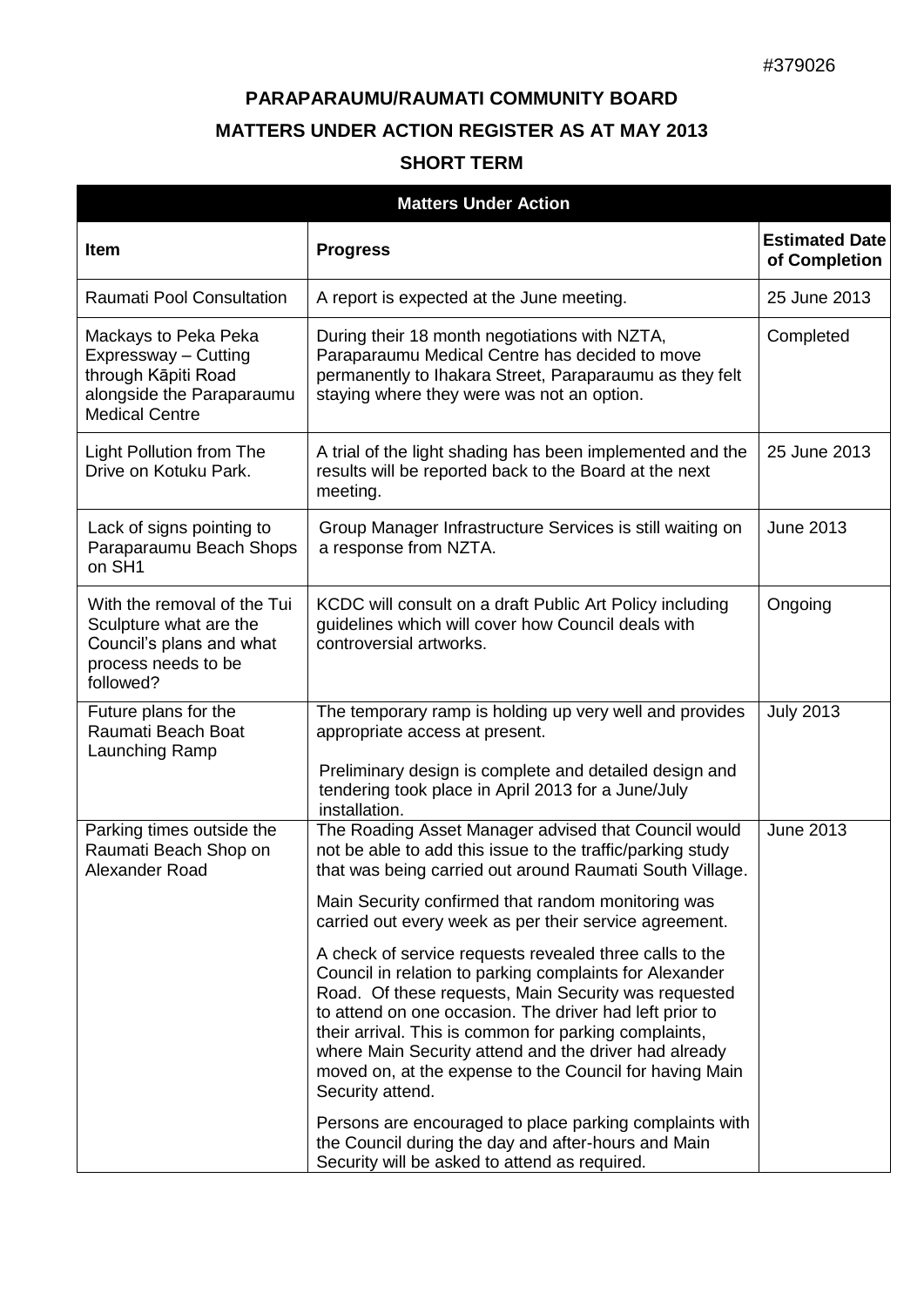| <b>Matters Under Action</b>                                                                                          |                                                                                                                                                                                                                                                                                  |                                        |  |  |
|----------------------------------------------------------------------------------------------------------------------|----------------------------------------------------------------------------------------------------------------------------------------------------------------------------------------------------------------------------------------------------------------------------------|----------------------------------------|--|--|
| Awatea Lakes                                                                                                         | Awaiting on final documentation from the Kāpiti Boating<br>Club regarding the Policy of the use of the Lake. Once<br>this information has been received a meeting will be<br>arranged with the residents.                                                                        | June/July 2013                         |  |  |
| Leinster Avenue<br>Playground                                                                                        | A decision on the status of the land cannot be<br>determined until the future of NZTA's land is decided on<br>whether it will be available for a subdivision and therefore<br>the roading patterns established. This is not likely to be<br>determined for at least three years. | 2016                                   |  |  |
| <b>Raumati South Residents Association requested:</b>                                                                |                                                                                                                                                                                                                                                                                  |                                        |  |  |
| 1. Reduced speed through<br>Raumati South Village                                                                    |                                                                                                                                                                                                                                                                                  |                                        |  |  |
| 2. Inconsistency in parking<br>times outside the Four<br>Square Dairy on Poplar<br>Avenue                            | A consultant is undertaking a traffic and parking study<br>around Raumati South Village and a report is expected at<br>the June meeting.                                                                                                                                         | 25 June 2013                           |  |  |
| 3. Concerns of traffic<br>reversing out of angled<br>parks outside the Four<br>Square Diary area on<br>Poplar Avenue | The Raumati South Residents Association will be<br>informed and invited along to the June meeting.                                                                                                                                                                               |                                        |  |  |
| 4. Improving/formalising<br>the casual pathways that<br>links Leinster Ave/<br><b>Sydney Cres</b>                    | This years CWB budget fully allocated, if during the<br>Fourth quarter funding becomes available due to some<br>reduced expected costs this work would be considered, if<br>not then would be looked at as part of the 2013/14<br>annual works program.                          | To be<br><b>Reviewed April</b><br>2013 |  |  |